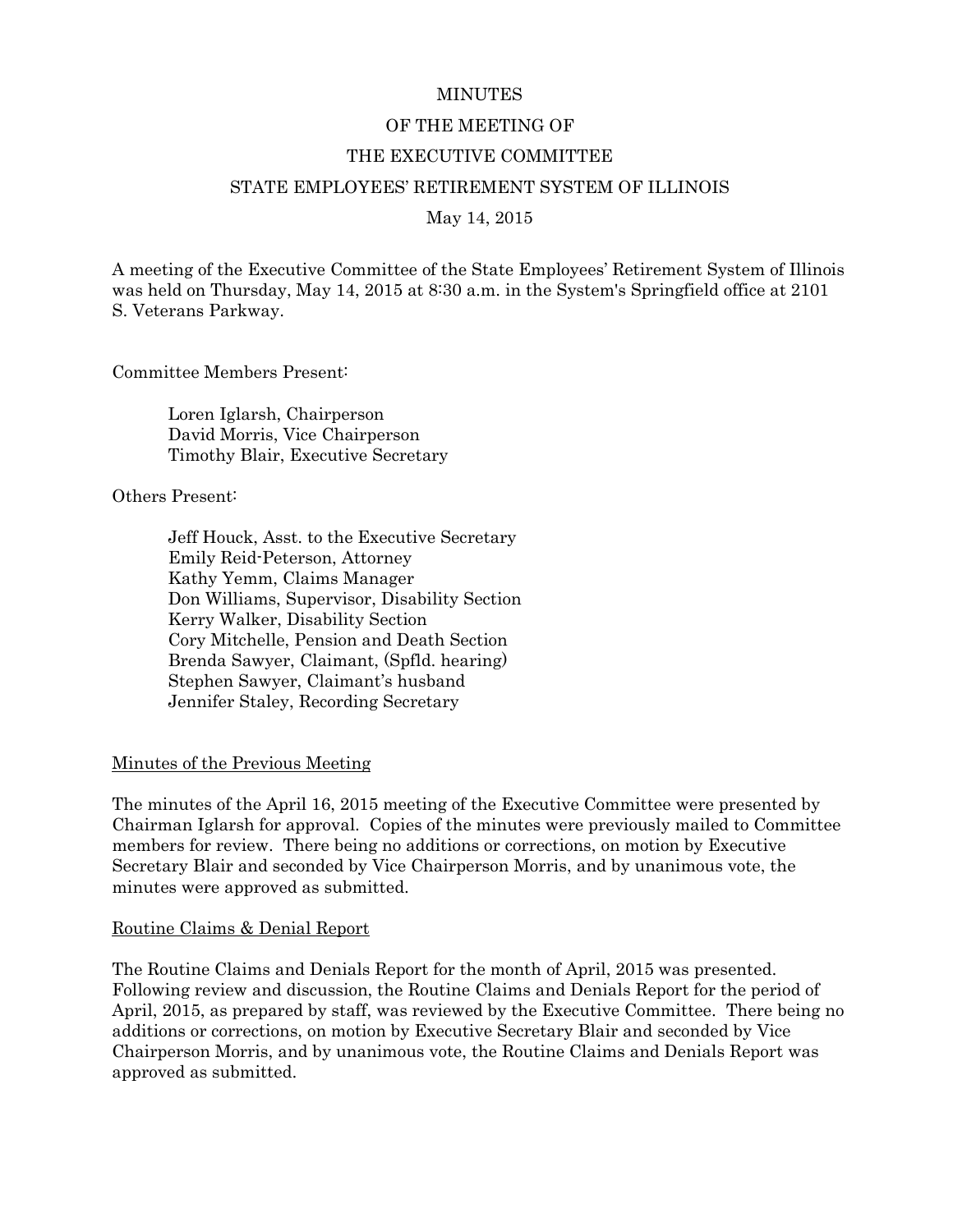# Old Business

## Gregory Patton – Waiting for additional medical

Gregory Patton works as a Correctional Officer for IDOC. He last worked on June 7, 2008. He began a medical leave of absence on June 15, 2008 due to an injury. He was paid a temporary benefit from July 15, 2008 through October 31, 2009. His temporary benefits were terminated due to an independent medical exam. The Executive Committee denied his appeal at the January 21, 2010 meeting.

He requested a written re-appeal to the Executive Committee because his medical condition has worsened. In addition, he has received a settlement from IWCC. It has been past the five year period since his benefits were terminated.

The Committee, after discussion with staff, determined that it would be necessary for the staff to take a closer look at this case and to defer at this time.

At the May 14, 2015 meeting, SERS' Disability Section supervisor reported that there is no new medical evidence. After some discussion, Chairperson Loren Iglarsh moved to deny the re-appeal, seconded by Vice Chairperson David Morris. All were in favor.

## New Business

### Brenda Sawyer – Nonoccupational benefits (personal hearing – Springfield)

Ms. Sawyer is employed by the Secretary of State as an Administrative Assistant III Case Worker. Ms. Sawyer last worked June 10, 2014 and began a medical leave of absence June 16, 2014. She was expected to be off work for 8 weeks but at this time she is still off work.

Ms. Sawyer filed a workers' compensation claim which was denied on June 20, 2014. She has applied for temporary disability benefits through SERS.

Ms. Sawyer had an allergic reaction at work on June 10, 2014. Ms. Sawyer was referred to Phillip Wuertz, LCSW, whom she has been seeing since September 2, 2014.

Ms. Sawyer's file was reviewed by Medical Consultant #70: Overall, the history demonstrates that she is an insightful and compliant person. There has been improvement since the initial event, and a good prognosis is anticipated. In my opinion the illness is not severe, and she is not considered to be disabled from performing the duties of her job.

Ms. Sawyer was seen by Louis B. Cady, M.D. It is his opinion she has continuously, since suffering the allergic reaction on June 14, 2014, been unable to perform her position or, in fact, be engaged in any active employment. Given the circumstances, she is not able to perform the duties assigned to her at this time.

Medical Consultant #70 reviewed Dr. Cady's report and opined Ms. Sawyer has been diagnosed with an unusual allergy, which may have work implications, but the other symptoms do not prevent the performance of work.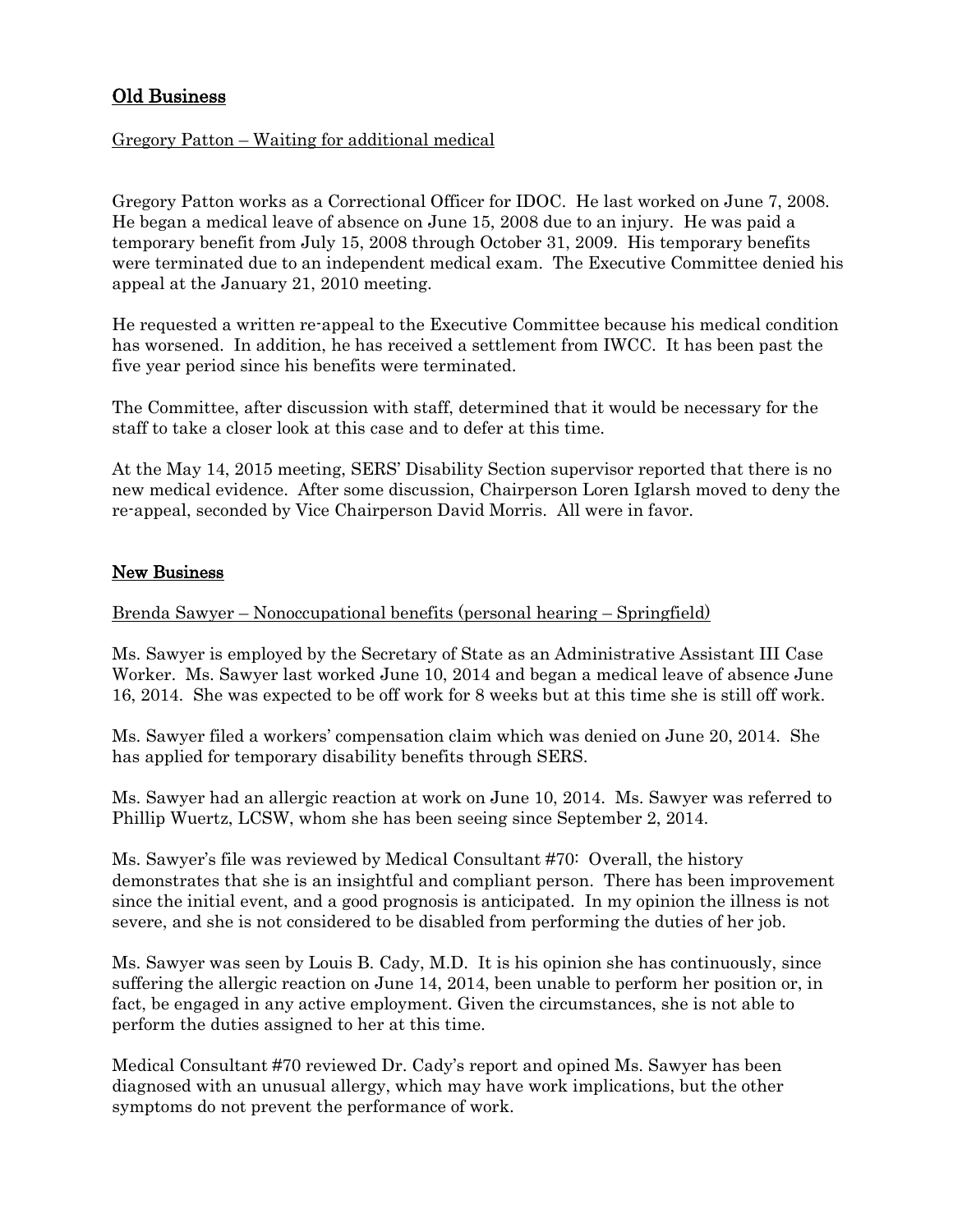Ms. Sawyer was evaluated on March 31, 2015 by M.A. Park, M.D., immunology/allergy at Mayo Clinic. Medical Consultant #70 reviewed Dr. Park's medical records and opined the latest medical data does not support the presence of a disability.

Ms. Brenda Sawyer was present at the May 14, 2015 meeting and gave an in-depth accounting of her illness. She stated she is still undergoing medical testing and depending on the outcome, will see if her condition could be treated or controlled.

After discussing the case, SERS' Disability supervisor will contact Ms. Sawyer's agency regarding her working conditions to see if anything could be altered to accommodate her situation in the work environment.

After hearing the basis of the appeal, Attorney Reid-Peterson advised she will pass on the information to Attorney Bochenek for a recommendation to SERS' Executive Committee.

### Henry Sanchez - Nonoccupational 90 Day Waiver

Henry Sanchez worked as a Parole Supervisor for the Illinois Department of Corrections Administration Public Safety Shared Services Center. He last worked on September 30, 2013. He began a medical leave of absence on October 22, 2013. He has not returned to work.

Mr. Sanchez is appealing the 90 day filing limitation.

After some discussion, Chairman Iglarsh moved for approval of the appeal of the 90 day filing limitation, seconded by Executive Secretary Blair. All were in favor.

### Mitchell Blackert – Occupational 12 Month Waiver

Mitchell Blackert works as a Senior Parole Agent for the Illinois Department of Corrections Administration Public Safety Shared Services Center. He was injured at work on December 28, 2012 and stopped working that day. Mr. Blackert began his service connected leave of absence on January 6, 2013. He had surgery on January 3, 2013 and returned to work on February 13, 2013. Mitchell Blackert is appealing the filing after one year denial rule.

After some discussion, Executive Secretary Blair moved for approval of the appeal of the 12 month waiver, seconded by Vice Chairperson Morris. All were in favor.

### John Lehr – Occupational 12 Month Waiver

John Lehr works as a Stationary Fireman for the Department of Human Services. He was injured at work on September 7, 2013 and stopped working on February 25, 2014. He began his service connected leave of absence on February 26, 2014.

Mr. Lehr is appealing the filing after one year denial rule.

After some discussion, Executive Secretary Blair moved for approval of the appeal of the 12 month waiver, seconded by Vice Chairperson Morris. All were in favor.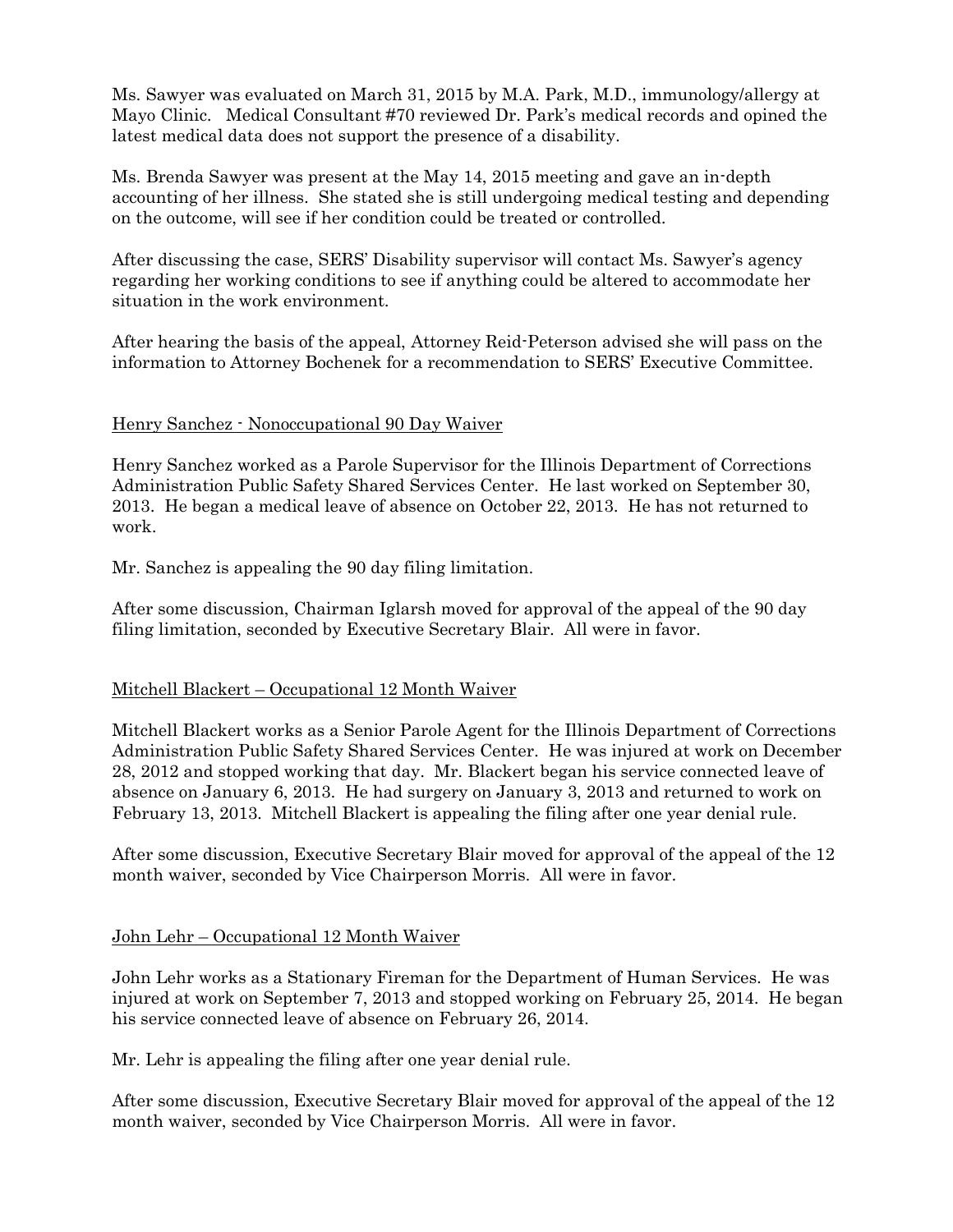## Linda Merriweather – Occupational 12 Month Waiver

Linda Merriweather works as a Juvenile Justice Specialist for the Department of Juvenile Justice. She stopped working on November 5, 2012 and was given extended benefits through November 12, 2013. She was placed on a service connected LOA as of November 13, 2013.

The member alleges disability due to injuries she sustained while "breaking up a youth fight at work".

Ms. Merriweather is receiving workers' compensation benefits for her injuries. She is asking the Executive Committee to waive the 12 month filing period for occupational disability benefits.

After discussing the case, Vice Chairperson Morris moved for approval of the appeal of the 12 month waiver, seconded by Executive Secretary Blair. All were in favor.

## Robert Williams – Occupational 12 Month Waiver

Robert E. Williams worked as a Security Therapy Aide II for Chester Mental Health and Developmental Center. He has two leave of absences. On the first leave his last day worked was February 4, 2009 and he began a service connected leave of absence on November 16, 2009 due to occupational injuries he sustained on July 20, 2008. He had surgery and then returned to work on February 1, 2010.

On the second leave his last day worked was April 15, 2010 and he began a service connected leave of absence on April 16, 2010 due to injuries sustained from the prior incident. He required a second surgery and has never returned to work. Mr. Williams is appealing the filing after one year denial rule.

After some discussion, Chairman Iglarsh moved for approval of the appeal of the 12 month filing limitation, seconded by Vice Chairperson Morris. All were in favor.

## Douglas England – Pension Adjustment Amount

Douglas England retired reciprocally with SERS and IMRF effective March 1, 2013.

In March, 2015 it was discovered that Mr. England's pension had not been reduced by .25 month due to concurrency. In addition, his pension was not reduced for age as he did not meet the Rule of 85 when he retired, but was eligible for a reduced pension as he was over 55 with over 25 years combined service credit.

Mr. England's pension was reduced from \$252.75 to \$191.30 per month, creating an overpayment from March 1, 2013 through March 31, 2015 in the amount of \$1,536.25. Mr. England believes his original pension calculations were correct.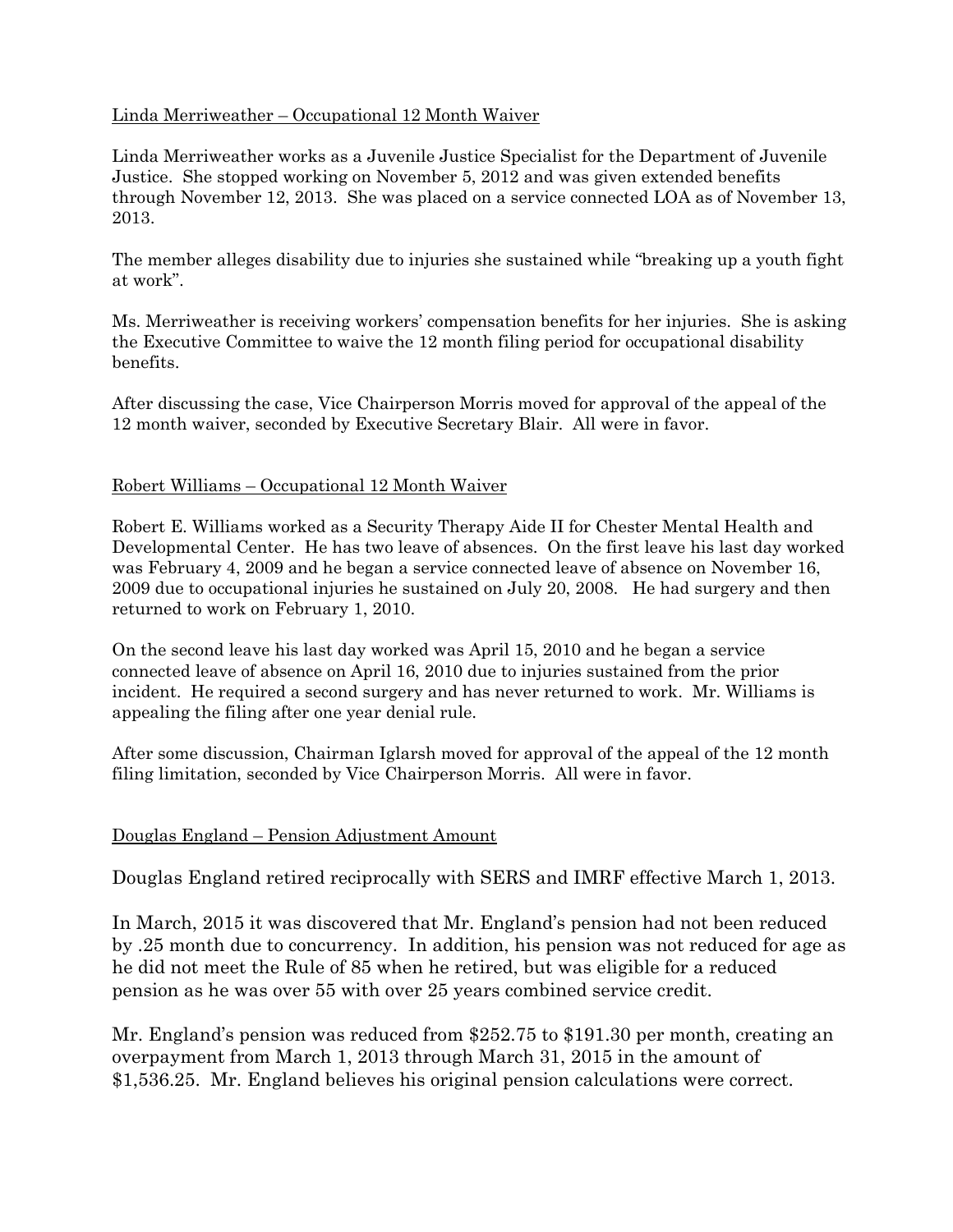After some discussion, Vice Chairperson Morris made a motion to deny Douglas England's appeal and offer him a lower repayment plan of \$25.00 per month, seconded by Executive Secretary Blair. All were in favor.

### Danielle Myers - Survivor Waiver of Benefits

Karan Myers was an active state employee who died on May 10, 2011.

On the Application for Survivor Benefits for Spouse, Douglas Myers claimed himself as a spouse and Krystal Myers as a surviving child.

SERS has paid Mr. Myers and Krystal a survivor benefit from June 1, 2011 until Krystal turned age 22 in October, 2012. Mr. Myers' benefit ceased at this time also because he is not yet age 50.

Mr. Myers telephoned our office in February, 2015 asking if his daughter Danielle was eligible for a monthly survivor benefit as she was a full-time college student. There had never been mention of Danielle previously.

Danielle is a step-daughter of Karan Myers and is eligible for a monthly survivor benefit. Danielle is asking to waive her portion of the survivor benefit that her father, Douglas Myers, had received from June 1, 2011 through October 31, 2012 and to receive benefits from when her father's benefits were suspended until he is picked up again at age 50.

SERS can begin paying Danielle a benefit effective November 1, 2012 through the present. Mr. Myers' benefit would not be reinstated because Danielle was never under his care on a full-time basis.

After some discussion, a motion was made by Executive Secretary Blair to approve the waiver, seconded by Vice Chairperson Morris. All were in favor.

### Sandra Collins – Pension – Survivor Contribution Refund

The Pension and Death Division is asking direction regarding a dependent parent.

Sandra Collins listed her mother as a dependent on her Application for Retirement Annuity. Ms. Collins verbally confirmed to an SERS employee that she claims her mother as a dependent on her tax returns and her mother is at least 50% financially dependent upon her.

Ms. Collins wants the survivor contribution refund. She explained that she has an agreement with her sister to provide care for their mother if the member dies before her mother.

Based upon her status at the time Sandra Collins filled out her application, a motion was made by Executive Secretary Blair to deny Ms. Collins' survivor contributions refund, seconded by Chairman Iglarsh. All were in favor.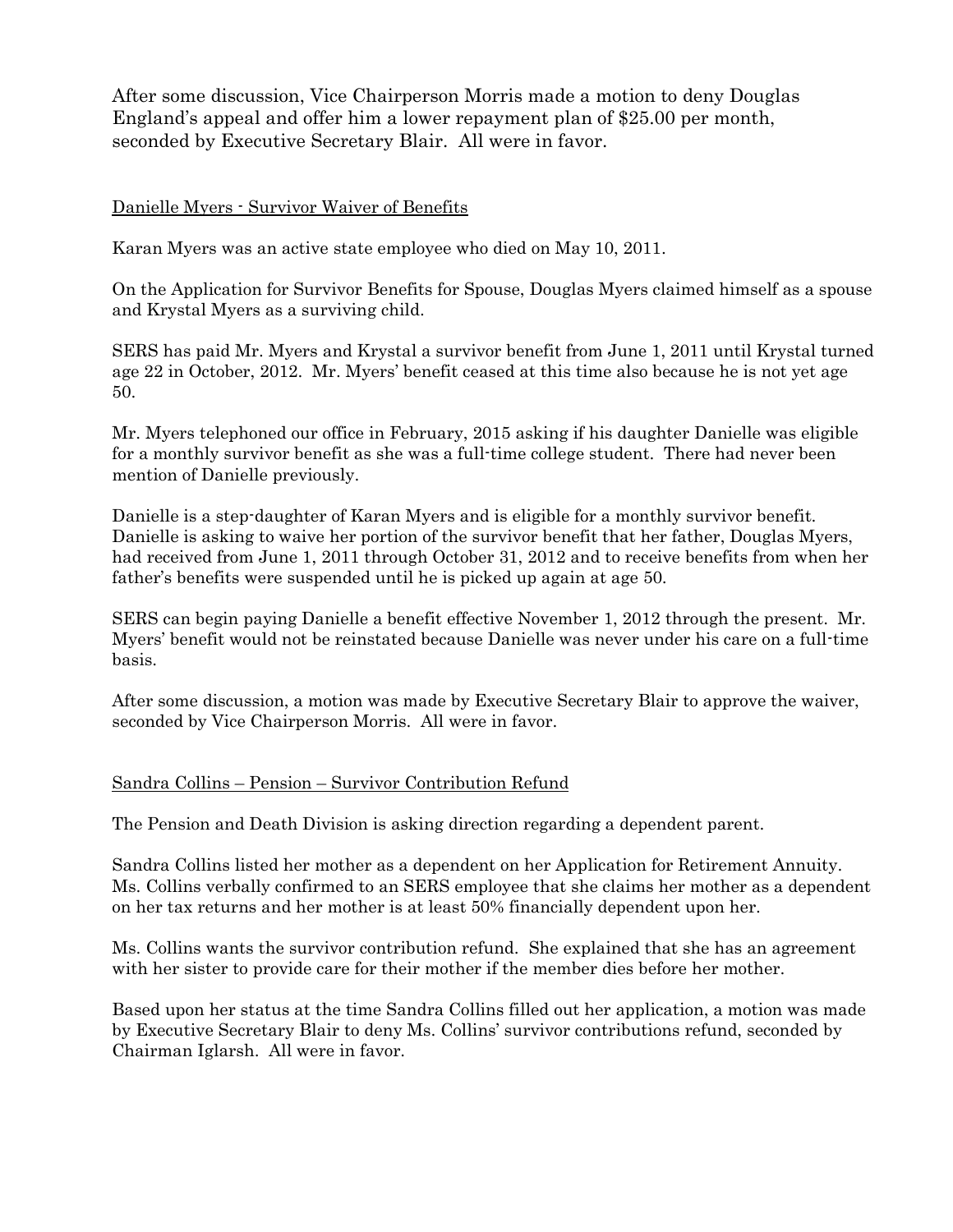## Crystal Banks – Nonoccupational Disability Reduced Repayment Request

Crystal Banks incurred an overpayment of her nonoccupational disability benefits due to the approval of retroactive social security disability benefits that she had applied for on her own.

Upon receipt of her first billing letter from the Vouchering Section, Ms. Banks called SERS and had requested the longest repayment period available to repay her overpayment in the amount of \$6,294.00.

She initially stated that she could only afford \$25.00 per month. SERS informed Ms. Banks that we would be unable to approve such a repayment plan because it did not fall within our guidelines (that repayment plan would take 21 years to repay).

Ms. Banks is now requesting a voluntary repayment arrangement to repay the balance of \$6,294.00 at the rate of \$10.00 per month. The earliest that Ms. Banks will be eligible to begin drawing her pension will be 11/1/17. Her anticipated pension will be in the gross amount of \$4,240.72. A repayment contract would be required to cover both a current monthly installment payment amount and a higher repayment amount once she goes on pension. It would also include terms to cover payroll deduction if she would return to work, applying an amount payable to a survivor as well as any lump sum refund or death benefit should one become payable.

Based on Ms. Banks' current retirement account, contributions are on deposit totaling \$90,189.92 and her overpayment balance is \$6,294.00.

Assuming Ms. Banks signs SERS' repayment agreement, SERS would be successful with collecting the full overpayment over time. However, since the current requested repayment rate of \$10.00 per month calculates out to a recoupment that spans 52 years, the Vouchering Section is seeking the opinion of the Committee regarding a suggested monthly repayment amount that would be allowed, both currently while on disability and when Ms. Banks begins receiving her pension benefit.

After some discussion, a motion was made by Executive Secretary Blair to deny her appeal and modify her payment to \$100.00 per month, seconded by Vice Chairperson Morris. All were in favor.

## Robert Charles – Occupational 12 Month Waiver

Robert Charles works as a Mental Health Tech II for DHS. He last worked on May 27, 2011. He began a medical leave of absence on May 27, 2011.

He has requested a written appeal to the Executive Committee so that the 12 month filing limitation can be waived. He was paid TTD for this time period.

After discussing the case, a motion was made by Chairman Iglarsh to approve the 12 month waiver, seconded by Executive Secretary Blair. All were in favor.